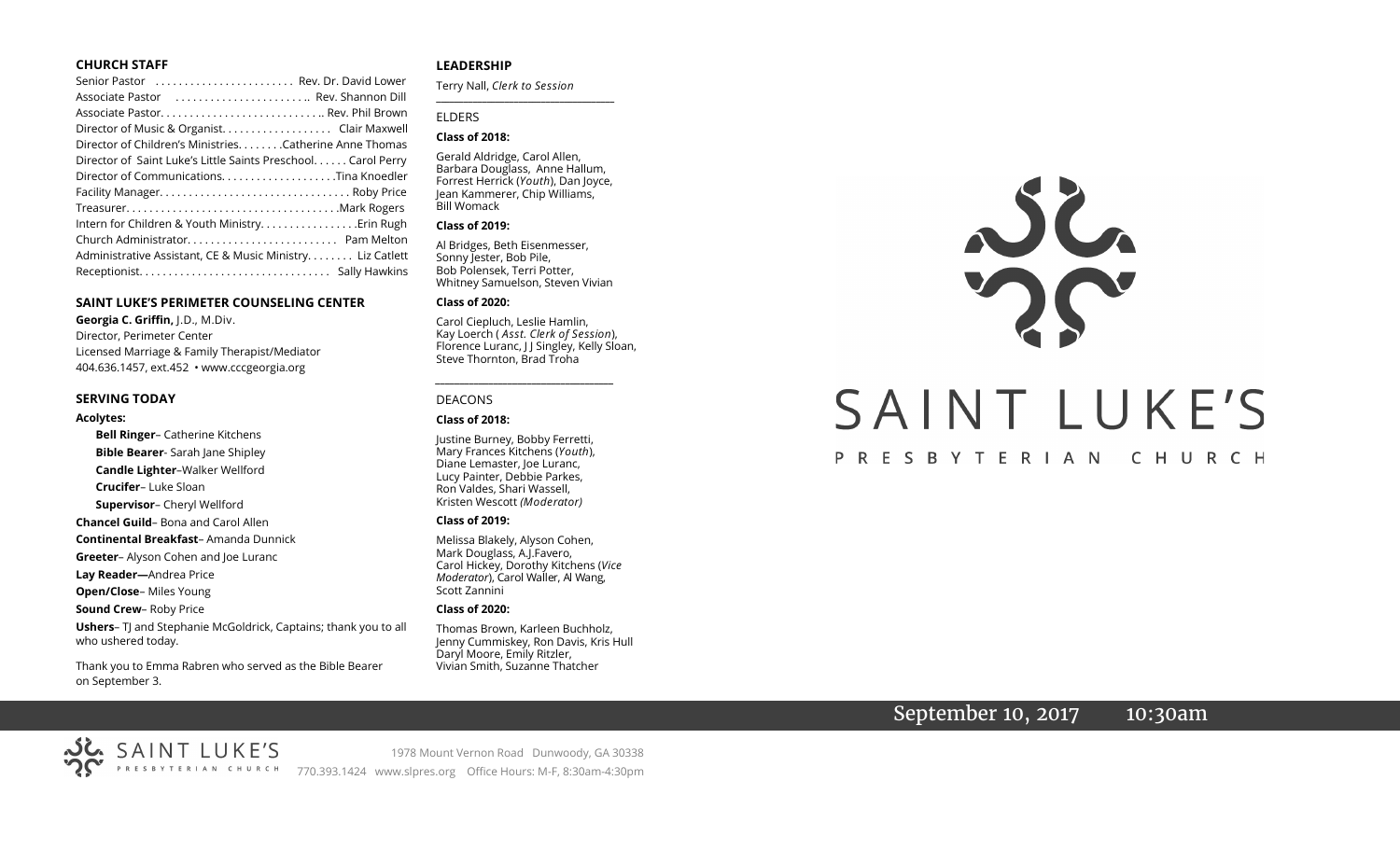

1978 Mount Vernon Road • Dunwoody, Georgia 30338 770.393.1424 • www.slpres.org

#### **September 10, 2017**  Ordinary Time

#### **Liturgical Color:** Green

*Green is used for the time periods called Ordinary Time. Ordinary Time is not marked by a specific festival or season.* 

#### **SUNDAY SCHEDULE**

8:30am Chapel Communion Service 9:30am Sunday School 10:30am Sanctuary Worship Service *Nursery available at all services and Sunday School.* 

## MISSION

Responding to God's call and empowered by the Holy Spirit, we invite all to join us in knowing, serving, and sharing Jesus Christ here and around the world.

# VISION

To be a beacon of faith, hope, and love– every member an active disciple in Christ's ministry.

# **WELCOME, GUESTS!**

We are delighted you are worshipping with us.

**DURING** the Welcome, please print the requested information on the Friendship Pad and pass the Friendship Pad down the pew.

**AFTER** the worship service, please join us outside the Sanctuary where our Pastors or a church officer will be available to answer questions and provide you with a loaf of freshly -baked bread.

**FOR MORE** information about our programs, ministries or membership, please contact one of our Pastors at 770.393.1424, or visit our website: slpres.org.

# **THAT ALL MAY WORSHIP**

 $\mathcal{D}_{\mathbf{r}}$ **ASSISTIVE** A hearing loop is accessible by switching hearing aids to T-coil. Also, large print hymnals and back cushions are available. Please contact an usher for further assistance. thisted

**CHILDREN** are a precious part of our church family, and we welcome them in worship. Worship notebooks and lacing crosses are available on the back ledges of the sanctuary for preschool and elementary ages. Each week, children are invited to walk up for an age-appropriate message during "Tell Us Our Story." After that time, they may remain in worship, or go to child care (PreK and younger).

## **MARRIAGE ENRICHMENT GROUP (MEG)** —

The Marriage Enrichment Group starts meeting again on Sunday, September 10, 5-6:30pm in the Finch Room #203. We meet once a month on a Sunday evening. There is childcare provided. Our goal is to enrich our marriages by intentionally spending time together as a couple, away from the many distractions of our busy lives. If you want more information or just want to come see what the group is all about, please call either Kimey or Mark Reed. (Kimey 404.441.8614 or Mark 404.441.7410)

#### **PW CIRCLE MEETINGS BEGIN THIS WEEK** —

Just a reminder to all the women of Saint Luke's, Circle meetings begin this week on Monday, September 11 at 9:30am and 7:30pm or Tuesday, September 12 at 9:30am. Even if you have not signed up yet, come join us, and you can do so there. Hope to see you and share Bible study with you all this Fall! Call Fern Mitropoulos with any questions, 770-343-8996.

#### **CARE FOR A REAL SCOTTISH HERITAGE**

**EXPERIENCE?**— We are currently planning to host a trip to Scotland next spring from April 29 to May 7, 2018. Full information is on the Saint Luke's website. Please go to http:// slpres.org/Scotland-2018/. Deadline for deposit and registration is September 13.

## **GREEN TEAM NEEDS YOU! ELECTRONICS**

**RECYCLE EVENT**— Volunteers will be needed to assist with the City of Dunwoody Electronics Recycle Event on September 17. Two time shifts are available, but of course, you can step up for both shifts: 11:30am-2pm and 1:30pm-4pm. Please email Ron Davis with your availability. DaviRW@hotmail.com.

**TAVERN TALKS** — David Lower would like to invite the men of Saint Luke's to join him on Monday, September 18 at 8pm to the Dunwoody Tavern for "Tavern Talks." This fall we will plan to gather guys together on the third Monday of each month for fun, food, beverages, Monday Night Football, and conversation about life and spirituality. Consider bringing a friend with you to be filled with good things! The Dunwoody Tavern, 5488 Chamblee Dunwoody Road.

# **OWLS KICKOFF ON SEPTEMBER 26** — OWLS stands for Older, Wiser, Loving, Seniors. We

are a group of those 55+ who gather on the 4th Tuesday of the month for a home cooked lunch, prepared by our chef, Karleen Buchholz. We enjoy each others company, get to know new folks and renew old acquaintances. Please join us on September 26 for a luncheon in the Great Hall at 11:30am. Cost is \$6pp. Sign up sheet is on the church lobby bulletin board or call Sally Hawkins at the church to RSVP, 770.393.1424. Feel free to contact Nancy Self, [nself@comcast.net](mailto:nself@comcast.net) or Gerald Aldridge, [geraldaldridge@gmail.com](mailto:geraldaldridge@gmail.com) with any questions about the OWLS group.

#### **WHAT ARE YOU DOING ON SEPTEMBER 30?**

Will you be sitting around watching: Georgia vs. Tennessee ? Florida vs. Vanderbilt ? Alabama vs. Ole Miss ? Clemson vs. Virginia Tech ? Maybe we can cheer for something else altogether. Appalachian residents will do just that if you help them prepare to combat the arrival of inclement weather and isolation. Mountain TOP gives adults the opportunity to participate in a special rivalry the weekend of September 28-October 1. If you are looking for a different mission trip or considering your first, AIM (Adults In Ministry) is a perfect way to satisfy that desire. For more information or inspiration contact Ted Guerrant 770-990-4473.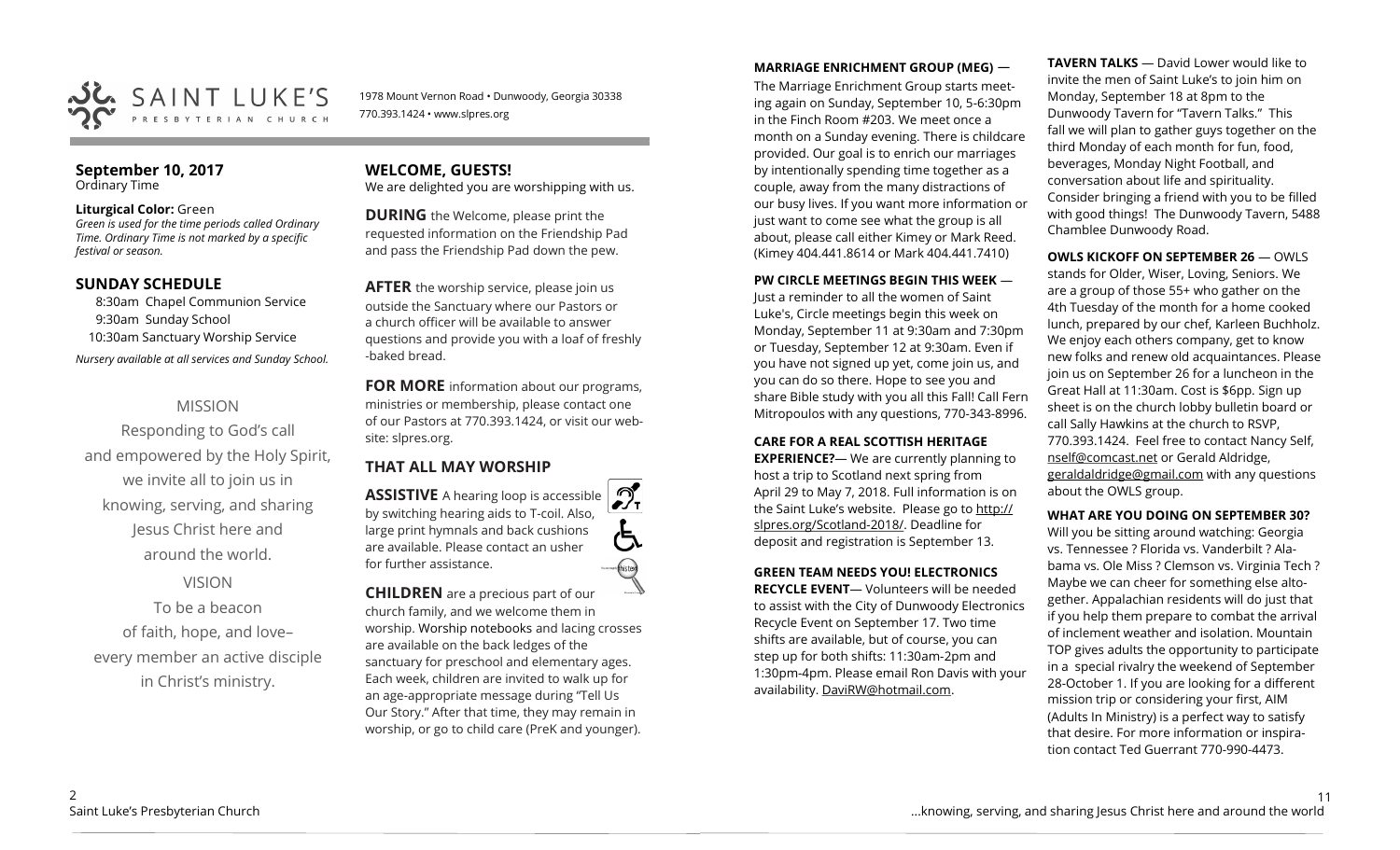# MUSIC MINISTRY

**Clair Maxwell clairmaxwell@slpres.org / 770.393.1424 ext. 227**  \_\_\_\_\_\_\_\_\_\_\_\_\_\_\_\_\_\_\_\_\_\_\_\_\_\_\_\_\_\_\_\_\_\_\_\_\_\_\_\_\_\_\_\_\_\_\_\_\_\_\_\_\_\_\_\_\_\_\_\_\_\_\_\_\_\_\_\_\_\_\_\_\_\_\_\_\_\_\_\_\_\_\_\_\_\_\_\_\_\_\_\_\_\_\_\_\_\_\_\_

#### **CHOIR REHEARSALS ON WEDNESDAYS**

5:00-5:45pm Cherub Choir, Ages 4-5, *Yvonne Miller, Director (begins September 20)* 5:00-5:45pm Westminster Choir, Grades 1-5, *Clair Maxwell, Director (begins September 20)* 6:30-7:20pm Festival Ringers, Youth & Adults, *Clair Maxwell, Director*  7:30-9:00pm Chancel Choir, Youth & Adults, *Clair Maxwell, Director* 

#### **UPCOMING EVENTS**

September 20– Westminster and Cherub Choirs begin ( also beginning of FEAST) October 22 – Bluegrass Mass concert with Choral Guild and bluegrass band – 4pm December 10 – Toys for Tots concert with brass – 4pm December 17 – Lessons and Carols service - 10:30am

# YOUTH MINISTRY

**Phil Brown philbrown@slpres.org / 770.393.1424 ext. 238**   $\_$  ,  $\_$  ,  $\_$  ,  $\_$  ,  $\_$  ,  $\_$  ,  $\_$  ,  $\_$  ,  $\_$  ,  $\_$  ,  $\_$  ,  $\_$  ,  $\_$  ,  $\_$  ,  $\_$  ,  $\_$  ,  $\_$  ,  $\_$  ,  $\_$  ,  $\_$  ,  $\_$  ,  $\_$  ,  $\_$  ,  $\_$  ,  $\_$  ,  $\_$  ,  $\_$  ,  $\_$  ,  $\_$  ,  $\_$  ,  $\_$  ,  $\_$  ,  $\_$  ,  $\_$  ,  $\_$  ,  $\_$  ,  $\_$  ,

#### **HERE'S WHAT'S COMING UP IN YOUTH MINISTRY**

- September 10: Youth group starts back. Tartan Trot Sponsorship Kickoff. Middle School Youth Group, 5-6:30pm at the church. Parents Meeting, 6-6:40pm at the church. High School Youth Group, 7-8:30pm at the Singley home. *Check Youth email or get with Phil for address.*
- September 17: Middle School Youth Group, 5-6:30pm at the church. High School Youth Group, 7-8:30pm at Sargent/Hurst home. *Check Youth email or get with Phil for address.*
- September 24: Corn Maze after church. Sign up on line. Tartan Trot Family Dinner at Vintage Pizza, 5-7pm.
- October 8: Six Flags. Sign up on line.

## **In Preparation for Worship**

"In the beginning was the Word, and the Word was with God, and the Word was God. He was in the beginning with God. All things came into being through him, and without him not one thing came into being. What has come into being in him was life, and the life was the light of all people. The light shines in the darkness, and the darkness did not overcome it." *– John 1:1-5*

# **Gathering Prayer**

**Prelude** Prelude *Dietrich Buxtehude* 

**Chiming of the Hour**

#### **Welcome and Announcements**

*If you are new to Saint Luke's today, welcome, we are so glad you are here! We have a gift of fresh bread we would love to give to you as a token of our gratitude. Please introduce yourself after worship to receive your welcome gift.*

*After every worship service at Saint Luke's, there is a Stephen Minister in the Prayer Room (across the hall from the Chapel) available to hear your concerns or joys and help you offer a prayer to God. You are invited to receive this ministry of listening and prayer.*

*Please take the time now to fill out the Friendship Pads situated at the end of each pew. Write down your names and pass the pad down the pew, so that you may greet your pew neighbors by name and that we may know you are here.*

# **Call to Worship\***

- Leader: Lord, you give life to live! From day one, your Spirit brooding over the deep, your wind rushing, your breath filling.
- **People: As creatures of the earth we rejoice in life, using our breath and our being to raise this hymn of praise!**
- Leader: Hallelujahs for the growth from seed to plant, greening the earth; its fruit– beauty and food!

#### **People: All the world sings praise to God, whose glory grows in all that breathes!**

#### **Hymn #5\*** God the Sculptor of the Mountains *JENNINGS-HOUSTON*

*Stanza 1– Solo, Stanzas 2-4 -All*

# **Call to Confession\***

Leader: The Lord be with you. **People: And also with you.** Leader: Let us pray.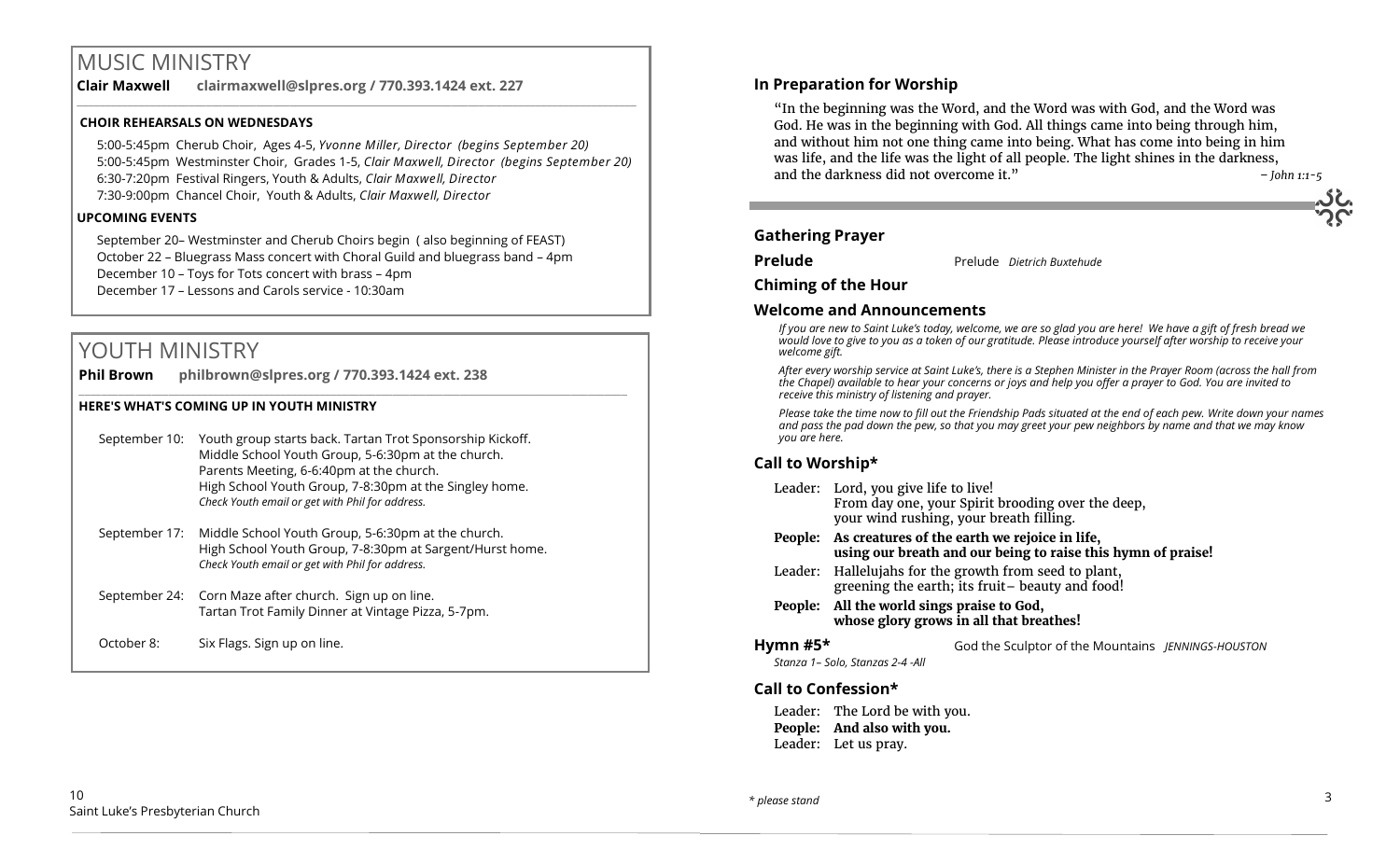#### **Prayer of Confession\***

**Holy and eternal God, Your spirit moved over the unformed waters, and you spoke your eternal Word, that begins "let there be…" and so there was light, and earth, and life, and these things were good. From life sprung human life, and you appointed us to be responsible for all the good things you have made. We take away from the earth and its precious forms of life more than we take care of it. Renew in us a wonder at your creation, a gratefulness for its fruits, and a sense of stewardship over its precious resources. Hear now our silent prayers of confession**...(*Silence is kept for personal confession)* 

Leader: Lord, in Your mercy, **People: Hear our prayer. Amen.**

#### **Assurance of Forgiveness\***

**Song of Praise\*** Glory Be to the Father *GLORIA PATRI*

**Glory be to the Father, and to the Son, and to the Holy Ghost; as it was in the beginning, is now, and ever shall be, world without end. Amen, amen.**

## **Passing of the Peace of Christ\***

Leader: May the peace of Christ be with you. **People: And also with you.**

#### **Song of Invitation**

*1st time: SOLO, 2nd time: ALL, 3rd time: ALL, quietly*



# S P L A S H ! CHILDREN'S MINISTRIES

**Catherine Anne Thomas cathomas@slpres.org / 770.393.1424 ext. 228 \_\_\_\_\_\_\_\_\_\_\_\_\_\_\_\_\_\_\_\_\_\_\_\_\_\_\_\_\_\_\_\_\_\_\_\_\_\_\_\_\_\_\_\_\_\_\_\_\_\_\_\_\_\_\_\_\_\_\_\_\_\_\_\_\_\_\_\_\_\_\_\_\_\_\_\_\_\_\_\_\_\_\_\_\_\_\_\_\_\_\_\_\_\_\_\_\_\_\_\_\_\_\_\_\_\_\_** 

#### **UPCOMING EVENTS**

**Sunday, September 10** – First morning of Sunday School fun for children, 9:30am.

**Wednesday, September 20** – First Night of Feast! Children's Choirs begin rehearsals, delicious family dinners are back, and engaging new classes debut for all ages!

#### **CHILDREN'S MINISTRIES STILL NEEDS YOU!**

With a September 10 start to Sunday School and a September 20 start to Feast Wednesdays, it's never too late to support the children of Saint Luke's with your presence! The following volunteer needs remain:

- Godly Play Preschool Sunday School 9:30 to 10:15am, work in rotation with others.
- Elementary "Dig In" Sunday School 9:30 to 10:15am, work in rotation with others.
- Elementary Wednesday night "Character Rooted in Christ" class 6:30 to 7:15 for 6 weeks beginning September 20; can work in rotation with others.
- Faithful Friends after Tell Us Our Story on Sunday mornings (except for the first Sunday of each month); sign up for as few or as many lessons as you wish.

Please consider any of these fun and rewarding opportunities! Email Catherine Anne Thomas to sign up or if you have any questions, cathomas@slpres.org.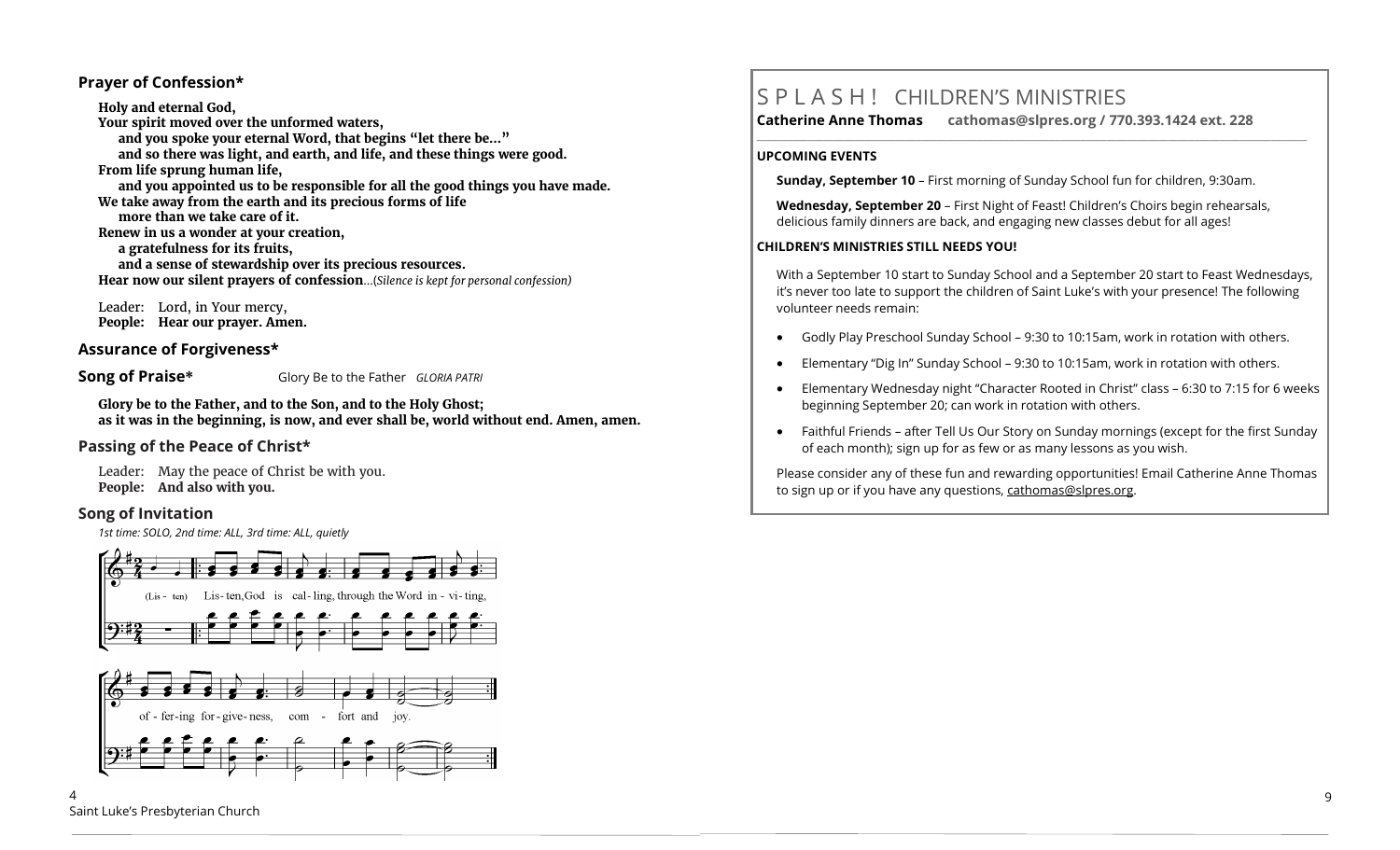# ADULT MINISTRY

**Shannon Dill shannondill@slpres.org / 770.393.1424 ext. 229** 

# **ADULT SUNDAY SCHOOL**

Adult Sunday school classes will convene today with a group meeting in the chapel at 9:30am to discuss the fall line-up. Individual classes will begin on September 17.

 $\_$  ,  $\_$  ,  $\_$  ,  $\_$  ,  $\_$  ,  $\_$  ,  $\_$  ,  $\_$  ,  $\_$  ,  $\_$  ,  $\_$  ,  $\_$  ,  $\_$  ,  $\_$  ,  $\_$  ,  $\_$  ,  $\_$  ,  $\_$  ,  $\_$ 

#### **HOUSE TO HOUSE (NEW)**

House to House will be a new adult Sunday school class replacing the FINCH class. In this class, we will seek to spread the love of Christ from House to House within our congregation and community. House to House is building community through social and service activities and spreading the love of Christ through learning with educated leaders.

#### **NEW MEMBER INQUIRER'S CLASS**

If you are interested in learning more about Saint Luke's, the Presbyterian faith tradition, and what it means to be a member of this wonderful church, please join David Lower for New Member Inquirers Class on Sundays, September 17 through October 1, 9:30 – 10:15am in the Session Room (room 109). New members will be welcomed during the 10:30am worship service on Sunday, October 1. Childcare provided during classes. Contact David Lower with questions: [davidlower@slpres.org](mailto:davidlower@slpres.org) / 770.393.1424, ext. 223.

#### **FRIDAY MORNING MEN'S BIBLE STUDY**

Fellowship and Bible study every Friday from 6:40-8am in the Parlor with Dan Joyce.

#### **BIBLE STUDY: "WAYFARERS"**

Come join David, Shannon or Phil as this week's preacher leads a study of the scripture for the upcoming Sunday's worship. Meet on Wednesdays at 10am in the church library.

## **MOM'S SMALL GROUP, "LOVE DOES"**

A new small group for moms of all stages to explore all that God wants to do with us. This class will begin on September 14 and meets on the 2nd Thursday of the month at Shannon's home from 7:30-8:30pm.

## **MOM'S MID-DAY GROUP**

Please join Shannon Dill and other moms to encourage, grow, and laugh with one another! This semester we'll meet on Wednesday mornings at 10:30am, September 20 through November 1 in the Session room. Contact Carol Perry, carolperry @slpres.org, to make a child care reservation (free!).

## **FAITH AND PARENTING GROUP**

David and Amanda Lower would like to invite Saint Luke's parents for a small group that will meet on the first Sunday of the month beginning October 1, 5:30-6:45pm. Casual dinner and childcare offered. Also, looking to add an additional date/time. More details to follow. Please email David Lower to sign up or ask any questions. davidlower@slpres.org.

Leader: The Word of the Lord. **People: Thanks be to God.**

# **Tell Us Our Story**

Parents may take their children (through PreK) to our nursery, Room 120 in Sheppard Hall. Parents of children<br>in K, 1<sup>st</sup> or 2nd grade may take them to Faithful Friends in The Harbor, Room 213 in Sheppard Hall."

| Anthem | The Music of Creation | Chancel Choir and Festival Ringers |
|--------|-----------------------|------------------------------------|
|        | Anna Laura Page       | Sydney Moss, Soloist               |

For the music of creation, for the song your Spirit sings, for your sound's divine expression, burst of joy in living things: God, our God, the world's composer, hear us, echoes of your voice. Music is your art, your glory; let the human heart rejoice!

Psalms and symphonies exalt you, drum and trumpet, string and reed. Simple melodies acclaim you, tunes that rise from deepest need, hymns of longing and belonging, carols from a cheerful throat, lilt of lullaby and love song catching heaven in a note.

All the voices of the ages in transcendent chorus meet, worship lifting up the senses, hands that praise and dancing feet; over discord and division music speaks your joy and peace, harmony of earth and heaven, song of God that cannot cease! *(Shirley Erena Murray)*

| Sermon    | "God Shows Up Creating"                      | David Lower |
|-----------|----------------------------------------------|-------------|
| Hymn #33* | Praise the Lord! God's Glories Show LLANFAIR |             |
| - ---     |                                              |             |

**Affirmation of Faith\*** From the Confession of 1967

*Today we read an excerpt from The Confession of 1967, a foundational confession of the Presbyterian Church USA, adopted to clarify the faith, love, and hope of the Christian tradition. These confessional words about God and the Bible offer the foundation upon which our worship journey through the Bible this year, guided by the Narrative Lectionary, might rest and flourish.*

#### **The one sufficient revelation of God is Jesus Christ,**

**the Word of God incarnate, to whom the Holy Spirit** 

**bears unique and authoritative witness through the Holy Scriptures,**

- **which are received and obeyed as the word of God written.**
- **The Bible is to be interpreted in the light of its witness**
- **to God's work of reconciliation in Christ.**
- **The Scriptures, given under the guidance of the Holy Spirit,**
- **are nevertheless words of human beings,**
- **conditioned by the language, thought forms,**

**and literary fashions of the places and times at which they were written.**

 *continued on the next page*